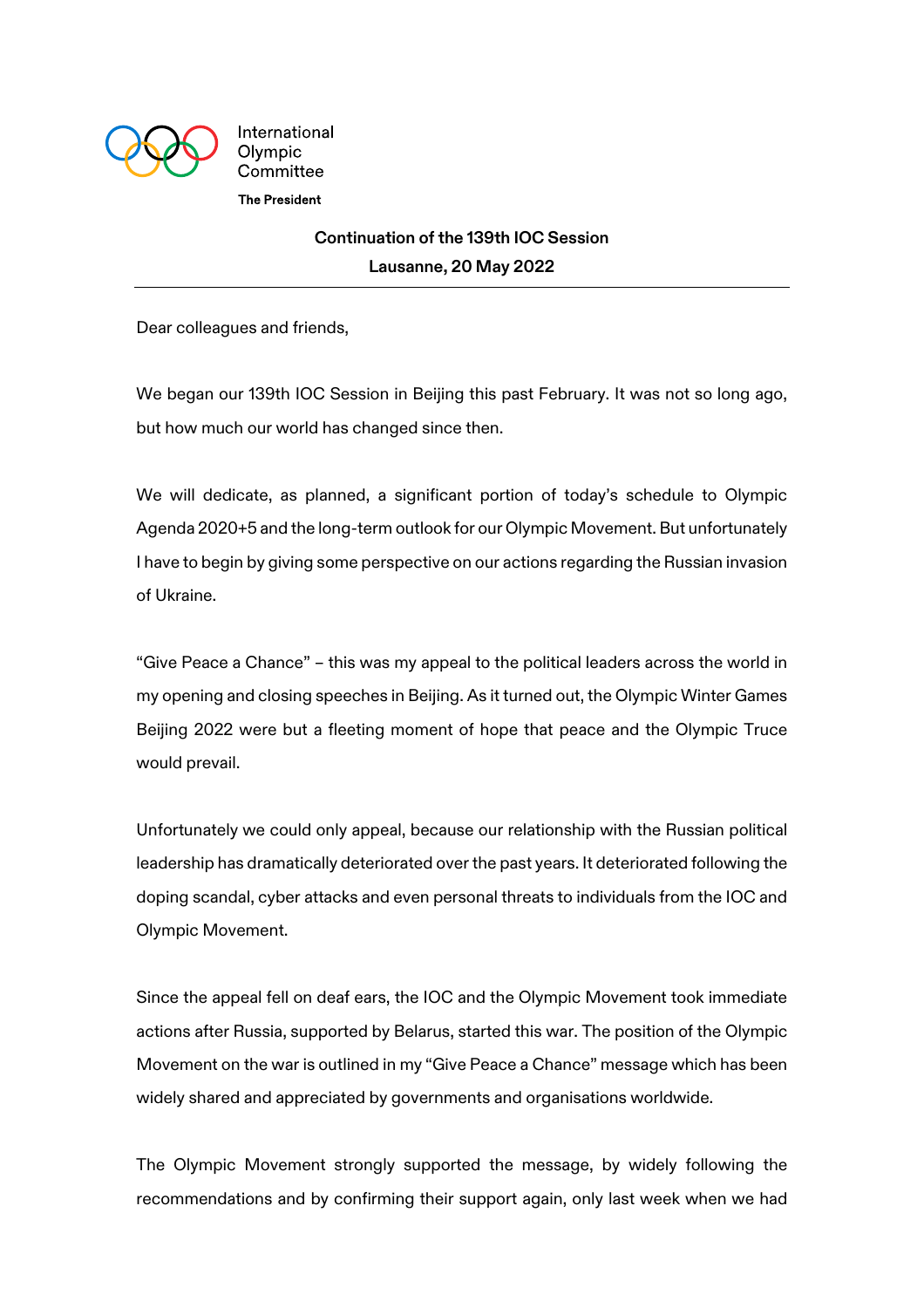consultation calls with representatives from the National Olympic Committees, the International Federations and the athletes. For all this support, I would like to reiterate our deep gratitude to all our stakeholders.

Our actions are two-fold: sanctions on the one hand and protective measures on the other.

We condemned the blatant violation of the Olympic Truce on the day of the invasion. We sanctioned the Russian and Belarusian states and governments that are responsible for this war. We did so by recommending that no international sporting events be held in Russia and Belarus; by not allowing national symbols to be displayed; and even for the first time in our history by withdrawing Olympic Orders that had been awarded to the President and the Deputy Prime Minister of the Russian Federation.

At the same time, we also had to take protective measures to ensure the integrity of international competitions. For this we had to recommend not to allow Russian and Belarusian athletes and officials to take part in international competitions, or to at least prohibit any identification of their nationality.

Let me emphasise again that these are protective measures – not sanctions – measures to protect the integrity of competitions. The safety of the Russian and Belarusian athletes and officials could not be guaranteed because of the deep anti-Russian and anti-Belarusian feelings in so many countries following the invasion.

We had to move quickly because it was evident that governments wanted to decide who can take part in which international competitions. This is true not only for governments of host countries of such competitions. There are governments who prohibit athletes from their country to take part in any competition with Russian or Belarusian athletes. There are governments who are threatening to withdraw funding from any athlete who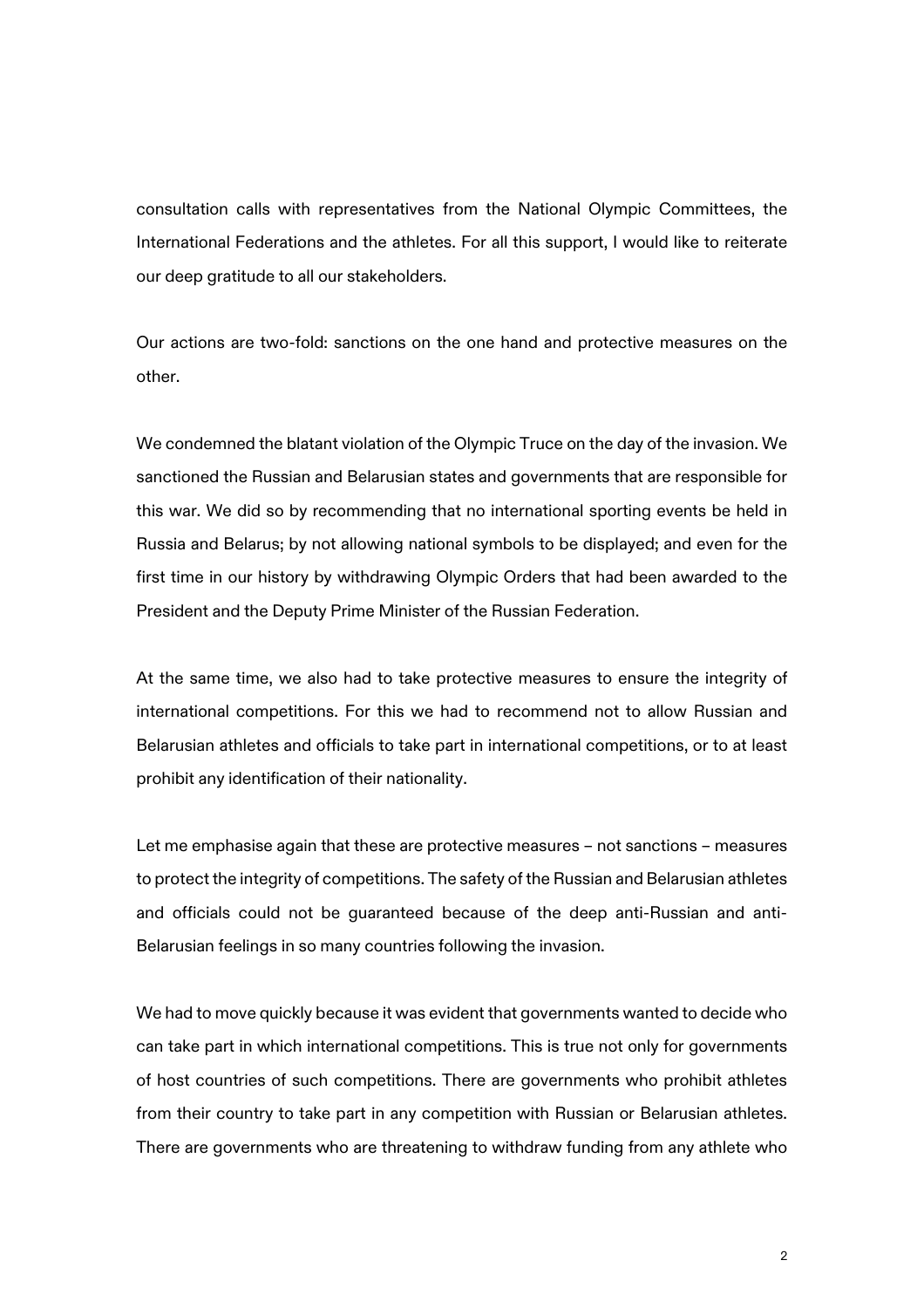would participate in such a competition. There are governments who are putting public and political pressure on National Olympic Committees and national sports federations.

We had to and continue to have to consider this situation from the end. Today it is Russia and Belarus, but if we do not act, tomorrow it will be the government from country A not wanting athletes from country B to participate. Or government C demanding its athletes not to compete against athletes from country D and so on and so forth.

This would be a situation that is contrary to all the principles we are based on. If it is in the hands of politicians to decide who can take part in which competition, then the nondiscriminatory foundation of our global sports system is gone. This would be the full politicisation of sport. This would mean that sport and the athletes would become just a tool of the political sanctions system.

This was and this is our dilemma. Because of this dilemma, we had to take these protective measures - albeit with a very heavy heart.

Following our sanctions and protective measures, we received questions from two angles.

The first question was: why did we react to this war in a different way than to the many other wars around the world?

There are two answers to this. The first is: the war in Ukraine is different because it is a blatant violation of the Olympic Truce. The second is: the far-reaching political, social and economic consequences of the war make it a turning point in world history.

The second question was: why are our sanctions limited to the government and national symbols and not extended to all members of the Russian Olympic community?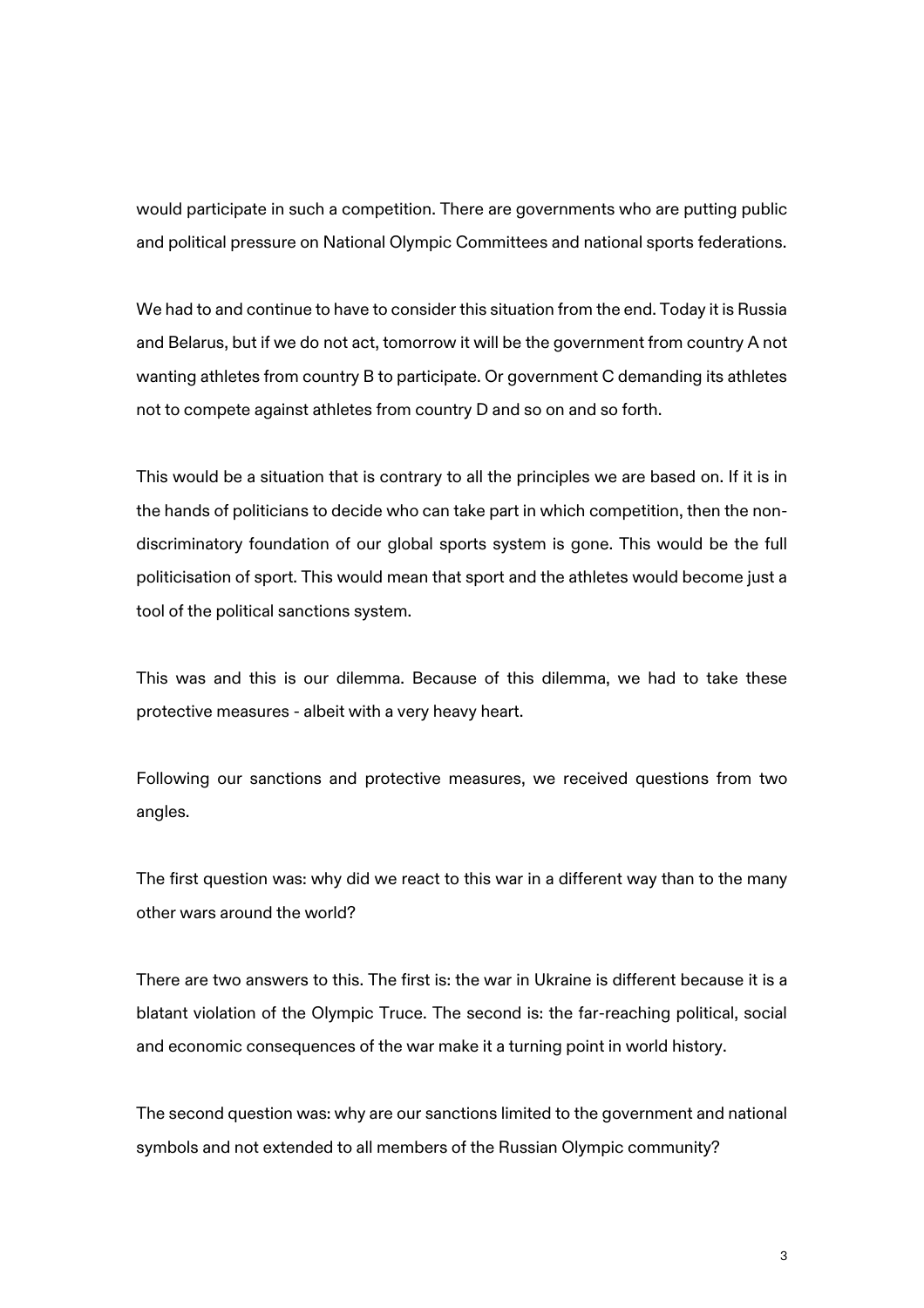The answer is: according to international rule of law, sanctions can and should only be imposed on those who are responsible for something. This war has not been started by the Russian people, the Russian athletes, the Russian Olympic Committee or the IOC Members in Russia.

Imagine where the precedent of such a breach of the rule of law by us would lead to. Every individual, every athlete, every sports official, every sports organisation would have to be punished for any illegitimate political action of their governments.

There is no justice if you paint everyone with the same brush. This would even be counterproductive because it would play into the propaganda of those who are claiming that sanctions are just a part of a wider conspiracy directed against their country.

By the way, our approach is in line with the governments who are also bound by this rule of law when it comes to their sanctioning measures. Also they cannot sanction individuals only because of the passport they hold.

Therefore, we are monitoring closely who is supporting this war with their statements or actions and have drawn and will draw the necessary consequences. This has been demonstrated for example by FINA and FIG, who have sanctioned athletes that have expressed such support for the war.

In judging this, we also have to realise that there is a Russian law threatening anyone who speaks out against the war with up to 15 years in prison. Therefore, we can appreciate that, under such circumstances, silence in itself can be a message.

Our guiding principle is peace. The Olympic Games, which unite the entire world in peaceful competition, are a powerful symbol of peace. But in order to unite the entire world, Olympic sport needs the participation of all the athletes who accept the rules, even and especially if their countries are in confrontation or at war. A competition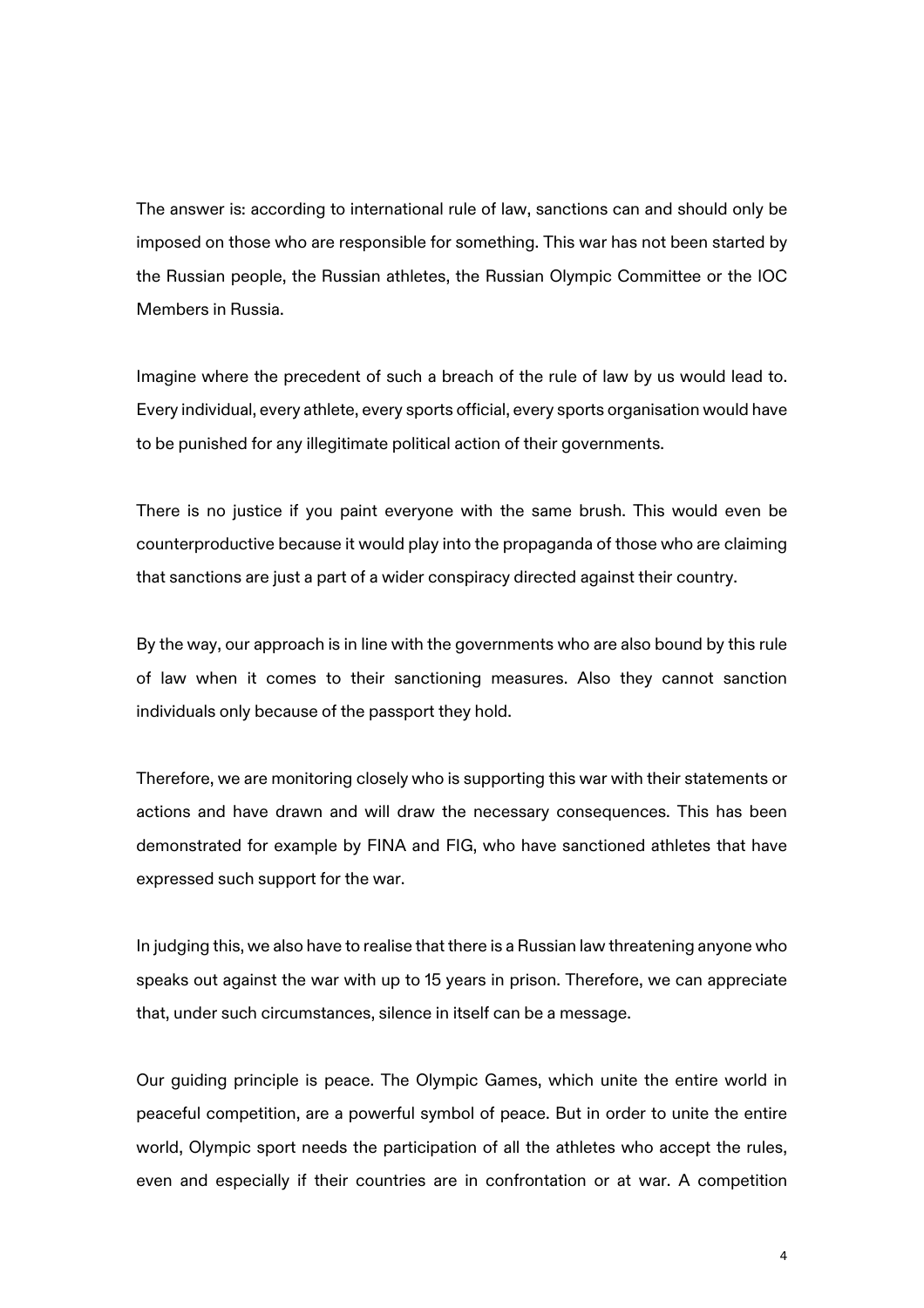between athletes from only like-minded nations is not a credible symbol of peace. And it is certainly not in line with our mission.

As already our founder, Pierre de Coubertin, said, and I quote: "In truth, the entire work of the Olympic Games is based on concord — it means erasing the memories of old battles or preventing new ones." End of quote.

While our actions brought clarity to all stakeholders of the Olympic Movement and helped us to maintain our unity, they also highlight the dilemma that we are facing: at this moment in time, we cannot fully live up to our mission to unite the entire world in peaceful competition.

Therefore we need to be prepared for the day when peace will prevail – hopefully soon. There will come a time when the world will need to rebuild bridges. When that moment comes, then we in the Olympic Movement need to be ready to overcome our current dilemma and unite the entire world again in peaceful competition.

Our Olympic mission is not a political mission. Our Olympic mission is a humanitarian mission.

Because of this humanitarian mission, we are of course painfully aware of all the too many wars and conflicts in the world. In our Olympic community we are all equal and this is why everyone affected by war deserves our attention and our support. This is exactly what we are doing through our Olympic Refuge Foundation and through supporting all members of our Olympic community who are suffering from war and conflict.

Take Afghanistan as an example. There, too, we had to act quickly following the humanitarian crisis that unfolded after the change of political power. Thanks to a true demonstration of solidarity, we have managed with the active support of many NOCs and IFs to get around 300 members of the Olympic community in Afghanistan to safety.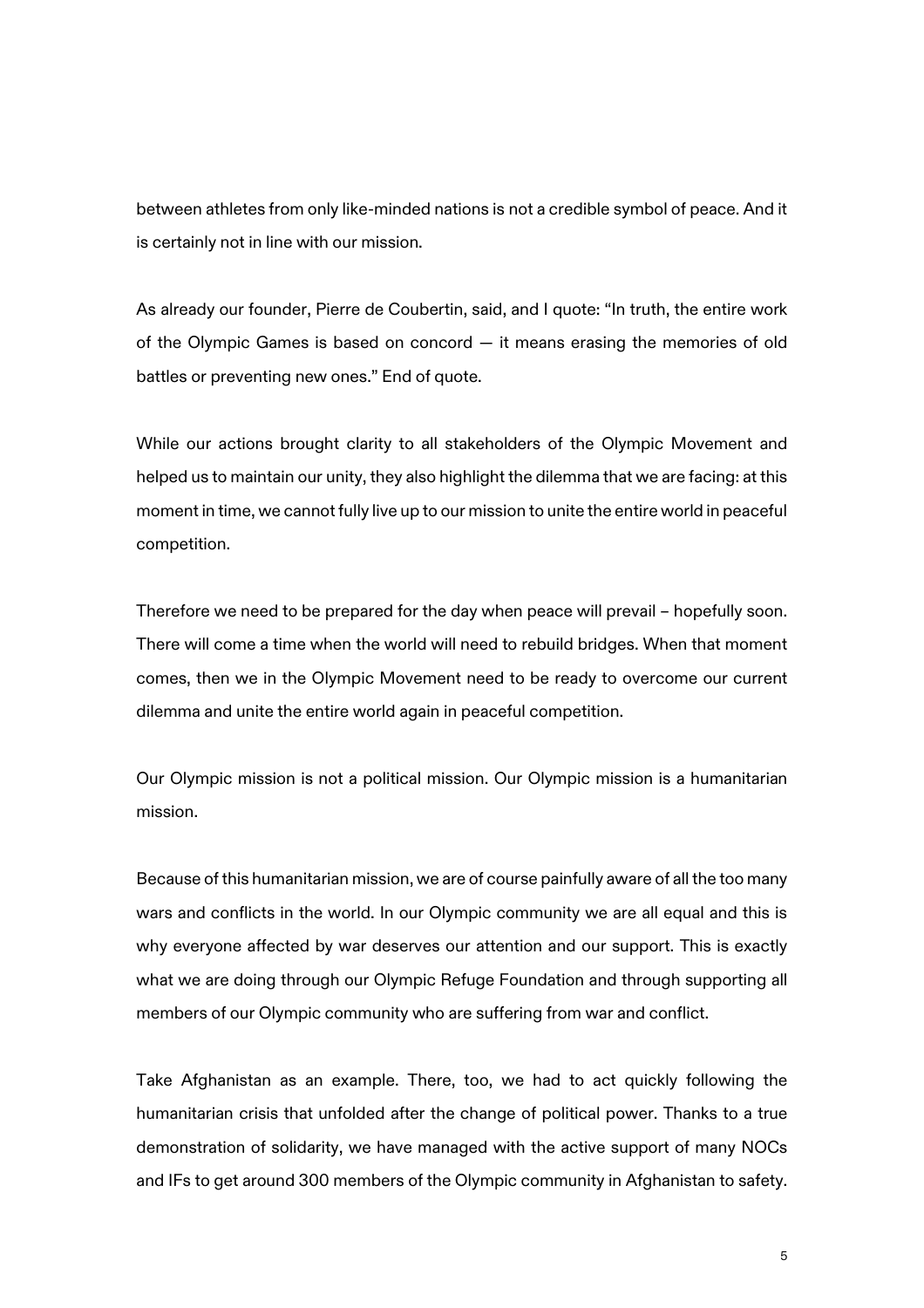Together with the UNHCR, we also supported around 2,000 members of the Afghan Olympic community who are remaining in the country with a special winter relief fund to get through the harsh winter.

This humanitarian mission also applies to the members of the Ukrainian Olympic community. Just as in Afghanistan, our humanitarian assistance for Ukraine goes beyond financial aid. We have been overwhelmed with an outpouring of solidarity. I would like to thank everyone in our Olympic community who is so generously contributing to our solidarity efforts. Going beyond purely financial support, we are also offering logistical support. We are ensuring that Ukrainian athletes can continue to take part in competitions. We are providing travel support, training facilities, accommodation, equipment and uniforms.

We will continue to support Ukrainian and Afghan athletes in the same way we support other members of the global Olympic community who are affected by war and conflict.

At the end of the day, all our actions will be judged by the suffering members of the Olympic communities concerned. In this case, the Ukrainian Olympic community. There is nobody better to explain this than our dear colleague and friend Sergii Bubka, President of the NOC of Ukraine, who is leading the coordination of all our humanitarian efforts for Ukraine. This is why I would like to now hand over to Mr. Sergii Bubka.

## [Sergii Bubka]

Thank you very much Sergii and thank you from the bottom of our hearts for what you are doing to coordinate all our efforts. It is hard to imagine what this means for you, to work day in day out, under such stressful conditions and in a stressful environment. You are with all your feelings and emotions, with all your heart, you are with your compatriots in Ukraine. And still you have to concentrate on your work to see how we can all together help them in the best way. There you are showing great quality and we are with you.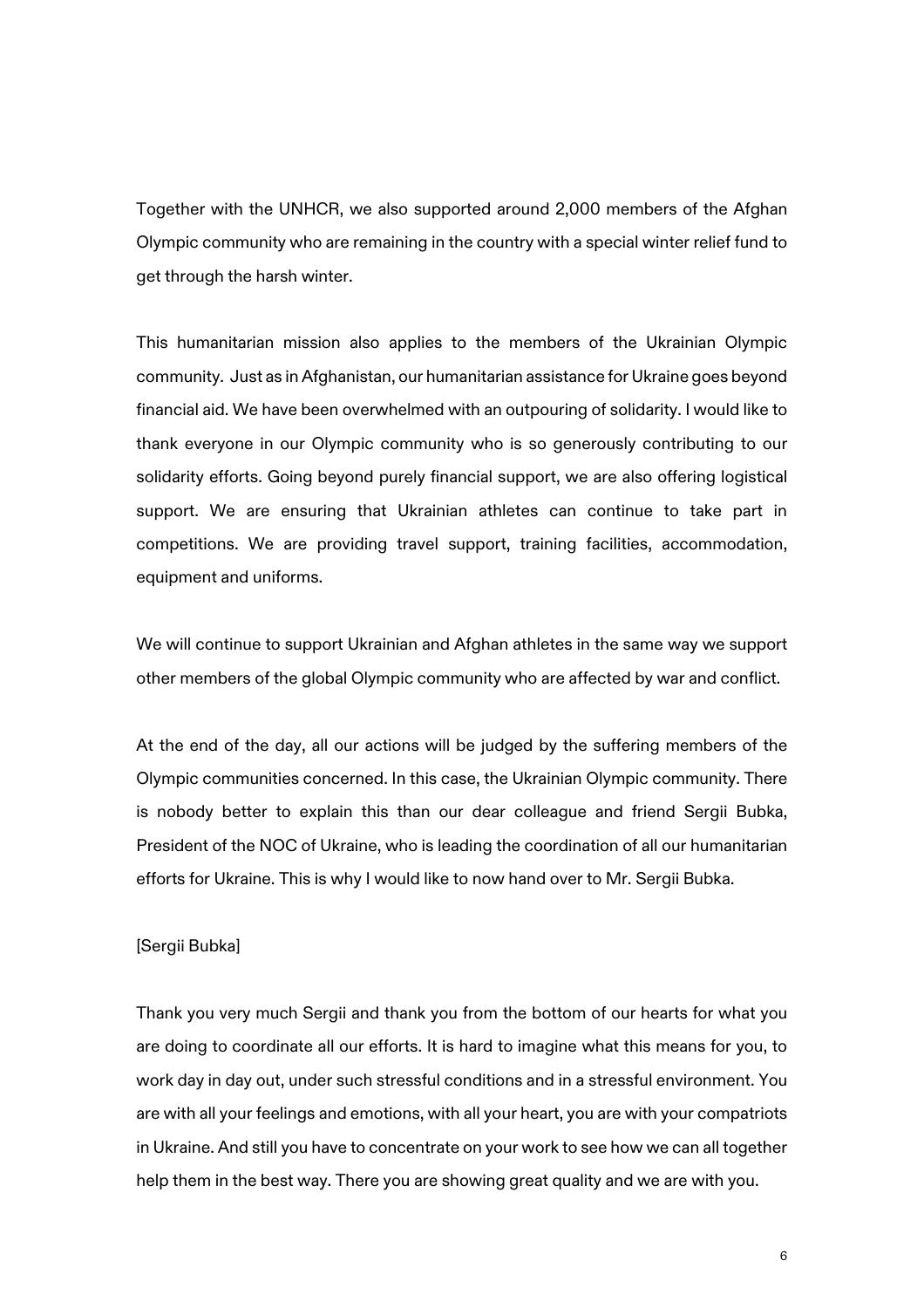## Dear friends,

One of the lessons we learned from successfully and safely organising two editions of the Olympic Games during a global pandemic is that we are stronger together.

In both Beijing and Tokyo, the athletes were living this togetherness in an outstanding way. They demonstrated their gratitude for being able to make their Olympic dreams come true, after overcoming so many obstacles and challenges.

Both the Olympic Winter Games Beijing 2022 and the Olympic Games Tokyo 2020 took place under unprecedented circumstances. Each time, the athletes stepped up and amazed us with their response to all the challenges and adversity, showing all of us the best that humankind can be, if we come together in peace and solidarity. This reaction touched the hearts of billions of people around the world and of course, it touched our hearts.

Against the backdrop of the troubled times we are living through, people from across the world were longing for inspiration from our Olympic values even more. Billions of people tuned in to follow both of these Games.

In Tokyo, over 3 billion people tuned in to Olympic coverage across linear TV and digital platforms. 28 billion views on digital platforms made these the first streaming Games and most watched Olympic Games ever on digital platforms.

For Beijing there are only preliminary numbers at this stage, but what we can say already now is that the Olympic Winter Games Beijing 2022 had more broadcast hours than any Olympic Winter Games edition.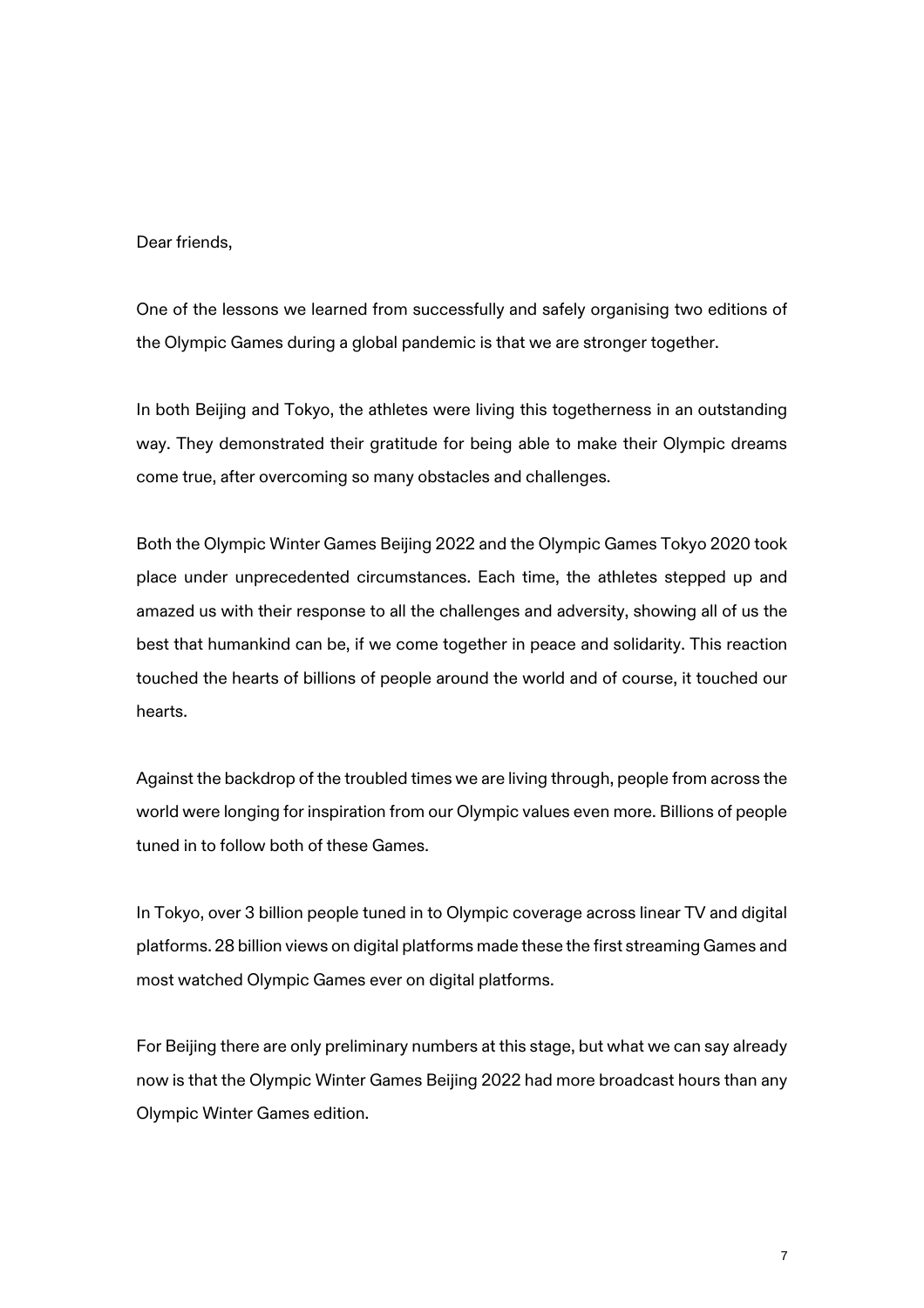This appreciation for the Olympic Games and what they stand for is also reflected by the overwhelming response we got from people from across the globe and from all walks of life. Be it from Heads of State, business and cultural leaders, scientists, our Rights-Holding Broadcasters and TOP Partners, from youngsters and kids – we received and still are receiving countless letters and messages saying: thank you for pulling it off.

This worldwide reaction gives us all confidence as we look to the future of the Olympic Movement. Fortunately, we can do so from a position of strength. In our uncertain times, this position was never a foregone conclusion. We had to lay the foundation for this with the results of our Olympic Agenda 2020 reforms and with our Olympic Agenda 2020+5, which is already well underway.

The strong standing the Olympic Movement enjoys in wider society is reflected by the fact that despite the extremely difficult and challenging circumstances, we did not lose a single TOP Partner or Rights-Holding Broadcaster. On the contrary. Only last month, we announced Deloitte as a new TOP Partner until 2032. Having one of the so-called Big Four firms join our TOP Programme is a testimony to the attractiveness of the Olympic Games and is a testimony to the confidence in the governance of the IOC. They would not have committed if they were not absolutely convinced of the integrity and soundness of our Olympic Movement. They will dedicate a big portion of their sponsorship to the support for athletes worldwide and to the good governance of the Olympic Movement.

Under Olympic Agenda 2020, we revolutionised our procedure to select hosts for Olympic Games. This has also greatly contributed to our position of strength. Today, we have interested parties from all three continents, which have the geographic and climatic conditions to organise the Olympic Winter Games 2030.

As far as the Games of the Olympiad are concerned, we have already now a significant number of interested parties from around the globe for the Olympic Games 2036 and some even for 2040. This level of interest in hosting the Games of the Olympiad is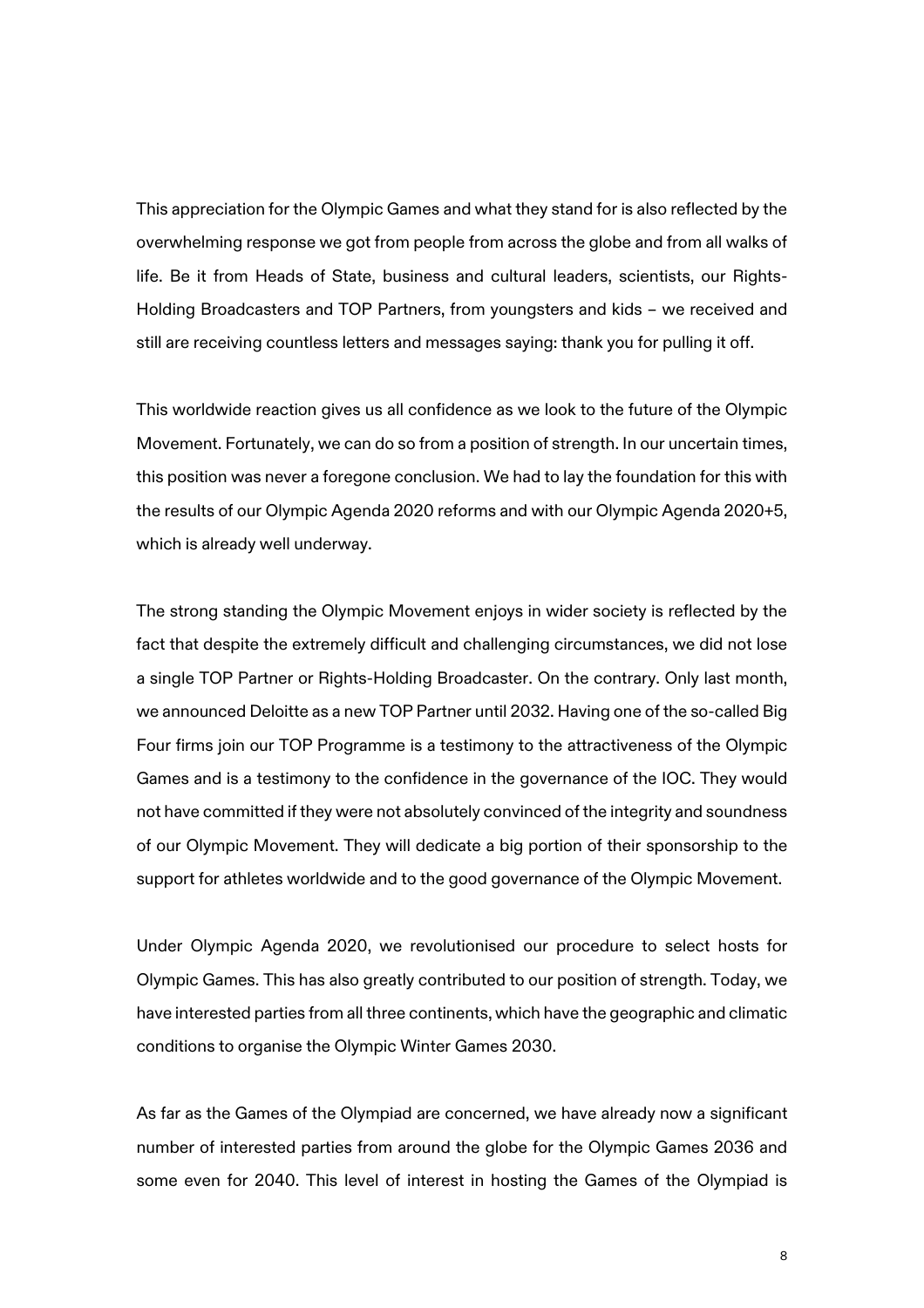unique. I cannot remember a time when we had such a significant number of interested parties to host Olympic Games 14 or even 18 years in advance.

With Olympic Agenda 2020+5 we are strengthening the role of sport as an important enabler for the UN Sustainable Development Goals. One of our key actions in this regard is to address the global climate crisis.

In fact, the Executive Board just yesterday approved our ambitious carbon reduction implementation plan, lowering IOC carbon emissions by 30 per cent until 2024 and by 50 per cent until 2030.

The IOC will be a climate-positive organisation by 2024. We are committed to make the Olympic Games climate-positive at the latest by 2030 when it is a obligation for the hosts. Paris is already on track to overachieve this goal by reaching it in 2024 already.

We are partnering with the United Nations to plant an Olympic Forest in Sub-Saharan Africa, to over-compensate our remaining emissions. Olympic House, our new IOC headquarters, is internationally certified as one of the most sustainable buildings in the world.

These are just a few examples of our full commitment in the fight against climate change.

With Olympic Agenda 2020+5 we will continue to lead by example in corporate citizenship: strengthening good governance throughout the Olympic Movement; fostering gender equality and inclusion both on and off the field of play.

With Olympic Agenda 2020+5, we have committed to strengthen the IOC human rights approach. We are doing so by developing our strategic framework. We are doing so by aligning with the UN Guiding Principles on Business and Human Rights for its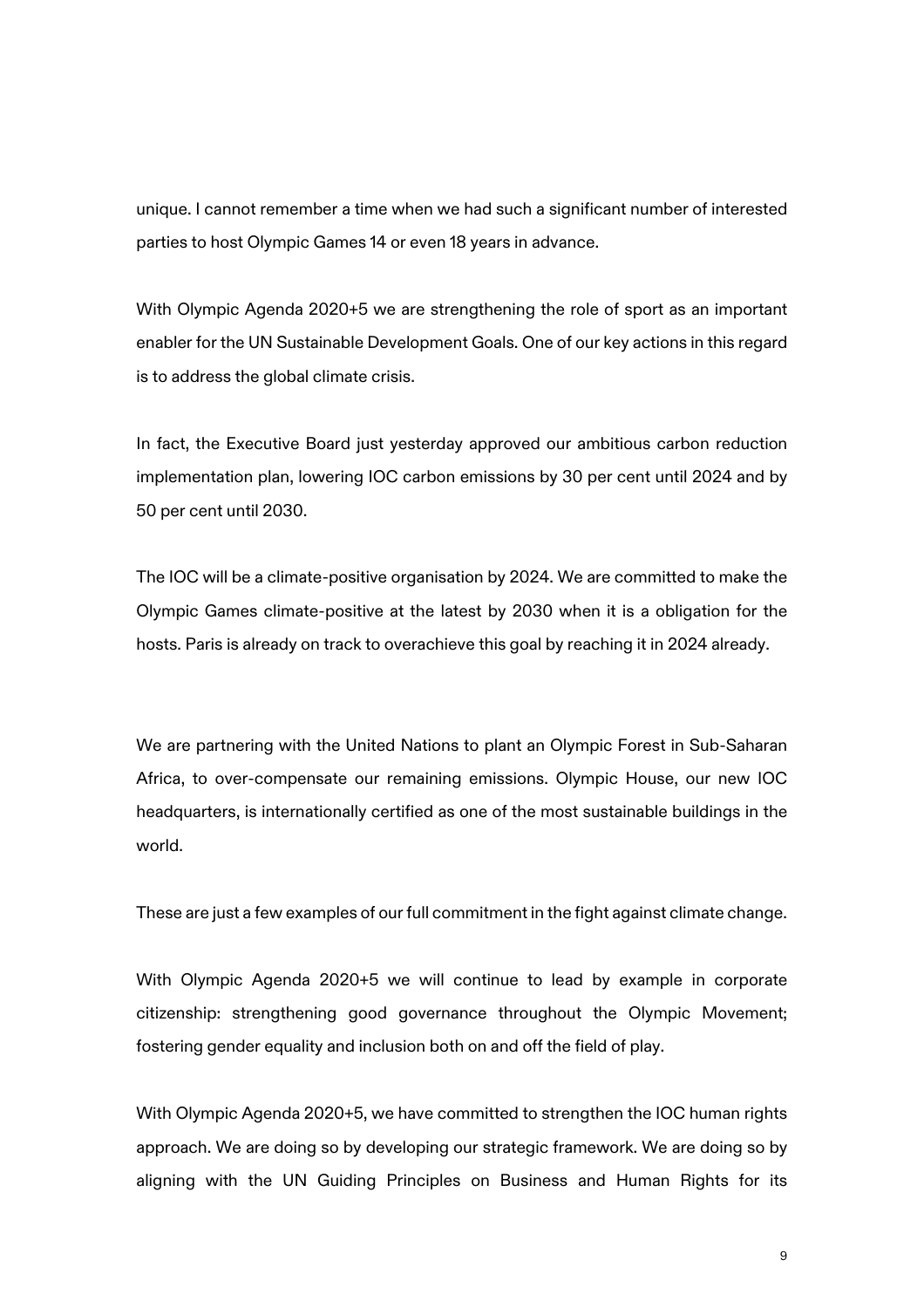implementation. We are fully committed to going further and embed human rights due diligence within our remit.

These are just a few of many initiatives to bolster our credibility and our integrity.

Olympic Agenda 2020+5 is driving the digitalisation of the Olympic Movement. One of the many actions in this regard will be the second edition of the Olympic Virtual Series, a unique digital experience to grow direct engagement with new audiences in virtual sports. And we will go even a step further. In 2023, we will have a true festival around this Olympic Virtual Series, getting all stakeholders together to celebrate the Olympic spirit also in this virtual world.

With Olympic Agenda 2020+5 we are enhancing the road to the Olympic Games for the athletes. We are doing so by launching an Olympic qualifier series for Paris 2024 for four urban sports. This completely new format will blend sport and culture in a festival atmosphere in major city locations, taking sport to where the people are. We are not in a position anymore that we can just offer a sport event in a stadium somewhere and wait for the people to come. We have to go where the people are, be it in the virtual world, be it in the urban centres.

These are just a few examples to illustrate that implementing Olympic Agenda 2020+5 is already well underway. We had to hit the ground running, because the global pandemic has confronted the entire world and us in the Olympic Movement with unprecedented challenges.

Concernant les Jeux Olympiques Paris 2024, nous entendrons plus tard le comité d'organisation sur l'état d'avancement des préparatifs. Mais je suis heureux de pouvoir vous dire déjà maintenant, que la vision de Paris 2024 est pleinement conforme à l'Agenda olympique 2020 et à l'Agenda olympique 2020+5 pour des Jeux innovants, inclusifs, paritaires et durables. Les Jeux Olympiques Paris 2024 marqueront le début